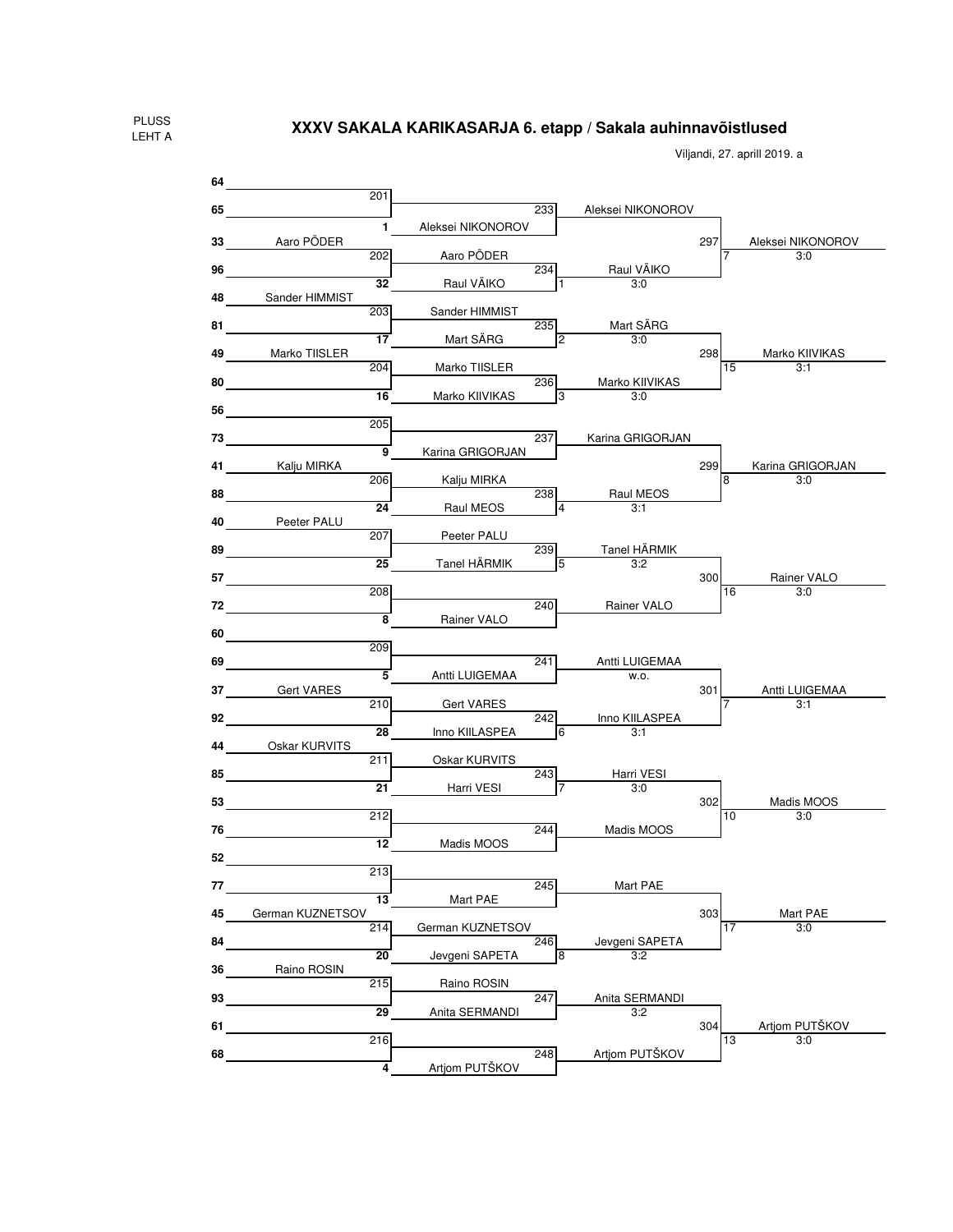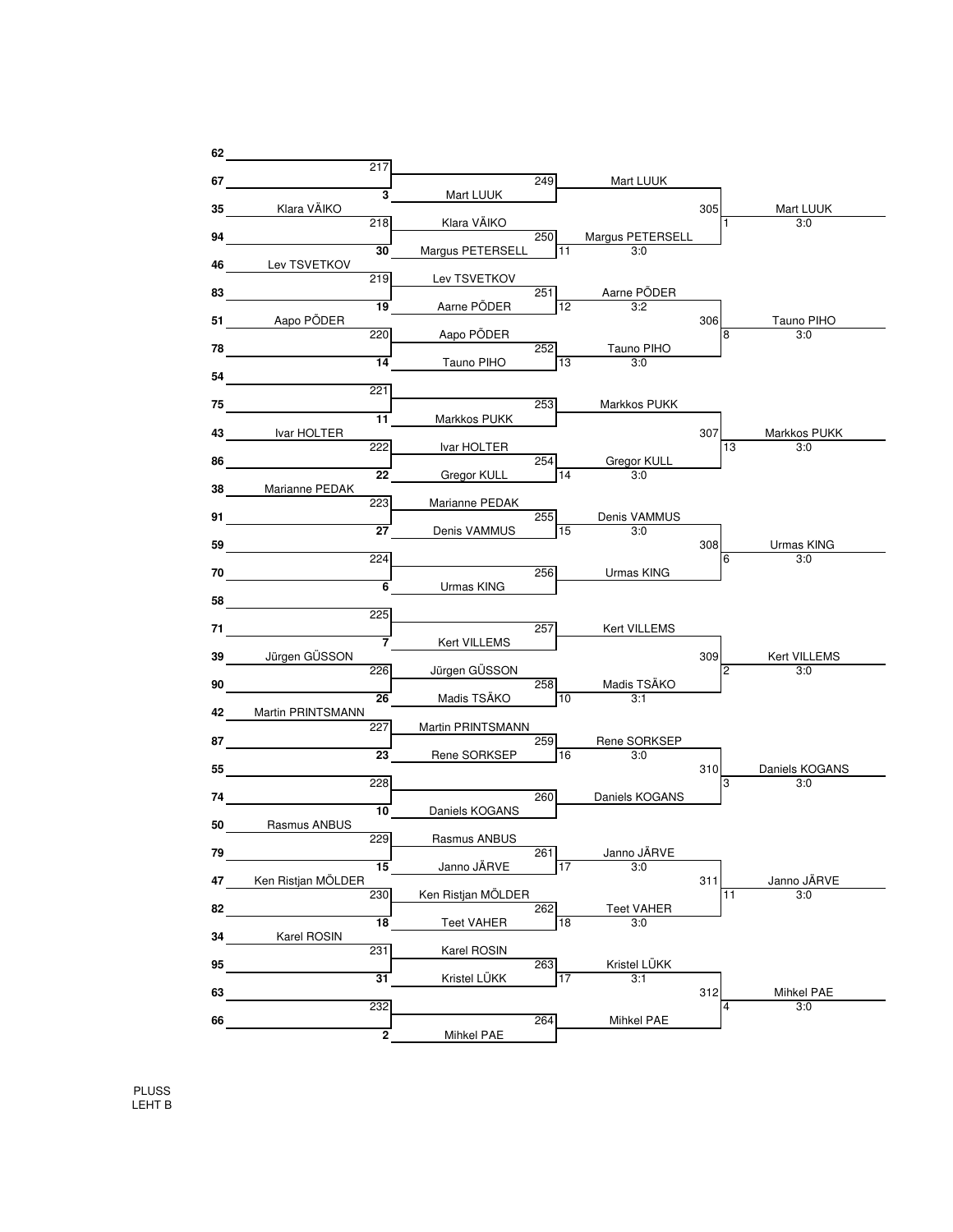PLUSS LEHT C